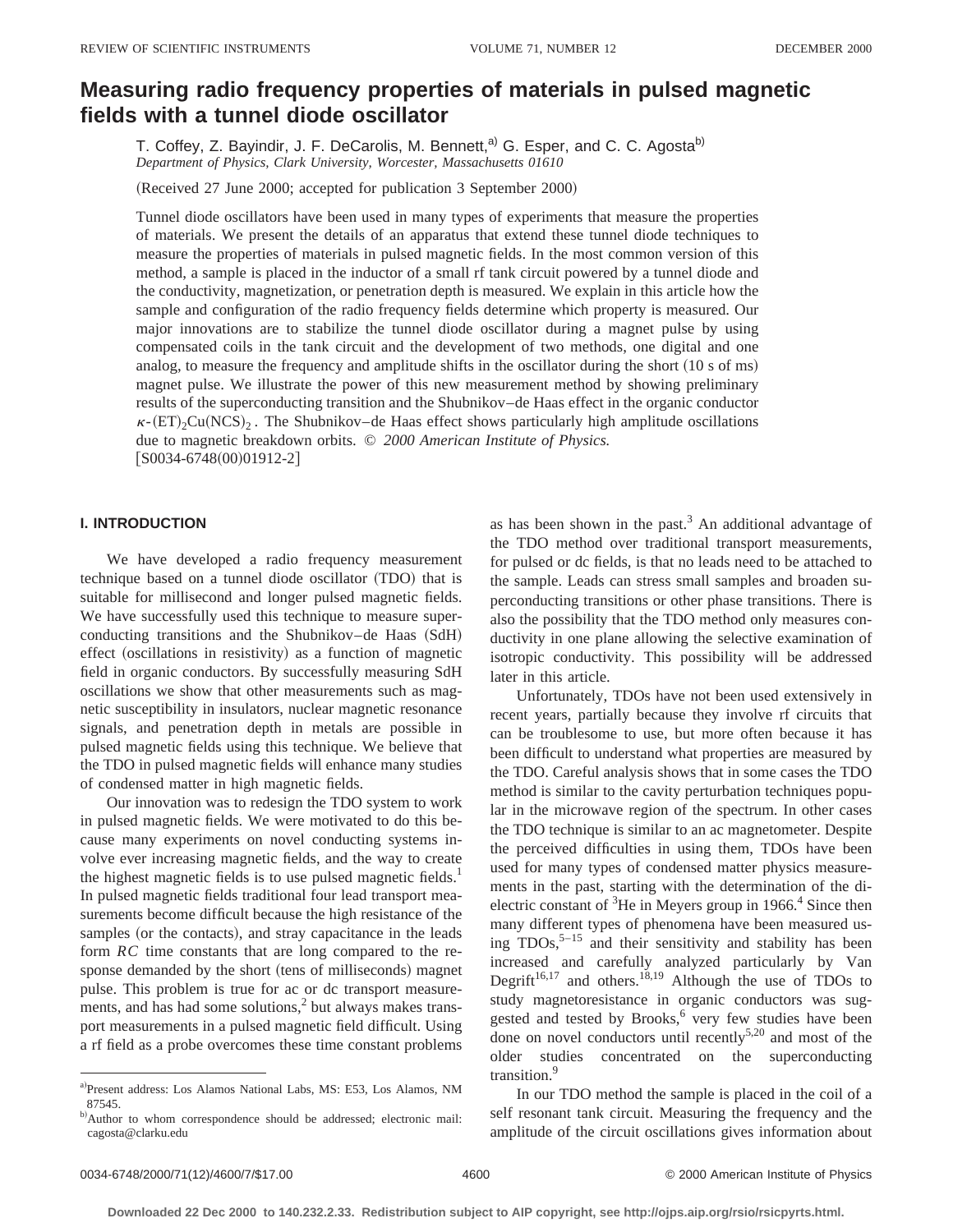the penetration depth, resistivity, or susceptibility of the sample. Two problems had to be overcome to use the standard TDO method in a pulsed magnetic field. The first problem is that the coil used in the tank circuit at the heart of the TDO generates a voltage due to the *dB*/*dt* of the magnet pulse and this voltage will push the diode off of its bias point during a pulse. The second problem was to develop a data acquisition system that would measure frequency and amplitude thousands of times during the magnet pulse in order to study that phenomena as a function of magnetic field. The duration of a pulsed field can be anywhere between 10 and 2000 ms. The solutions to these problems are addressed below in detail. Before we address these experimental details, some general principles of the TDO circuit are presented. Special emphasis is given to the question of what properties are measured in the TDO. It will be shown that the quantity measured depends on the type of sample measured and the frequency of the TDO. In the last section of the article some preliminary data are shown.

### **II. THEORY**

A simple representation of the TDO circuit is shown in Fig. 1. The current biases the tunnel diode such that the tank circuit oscillates at its resonant frequency. The sample under study goes between the capacitor plates or in the inductor of the tank circuit depending on the type of measurement that is desired. As examples, for measuring the dielectric constant the sample goes between the capacitor plates, for susceptibility, penetration depth, or resistivity, the sample goes into the inductor.

Many articles explain the stability and noise characteristics of the TDO. $8,17$  What has not always been well understood is how a sample interacts with the tank circuit in the TDO. Certain configurations, such as placing the coil over an infinite plate conductor, $^{14}$  or placing an ellipsoidal magnetic sample in a coil, $^{21}$  have been solved analytically. In the case of irregularly shaped samples, common to our field of study, only approximations or empirical equations can be found to relate the raw data, the frequency and amplitude of the oscillations, to the properties of the sample. In all cases we use the following method to understand our measurements.

The tank circuit is modeled as a driven, damped harmonic oscillator and the sample couples to the inductor, changing the inductor's impedance. If the sample only lightly perturbs the tank circuit we can find simple relationships between the raw data and the measurements we seek. For example, when we are studying type I superconductors, the frequency that we measure is proportional to the penetration depth of the sample for small frequency shifts.<sup>22</sup> In general, we measure the complex conductivity of the sample,  $\sigma = \sigma_1 + i \sigma_2$ , which is the inverse of the complex impedance. The rf field penetrates a distance  $\delta = 1/\sqrt{\pi \mu_0 f \sigma_1}$ (where  $\sigma_1$  is the real part of the conductivity, *f* is the frequency, and  $\mu_0$  is the permittivity of free space) into the sample or less if it is a superconductor with a smaller London penetration depth. If the frequency is high and  $\delta$  is small compared to the size of the sample, or the sample is superconducting, it is common to say that we measure the surface



FIG. 1. The tunnel diode oscillator circuit.

impedance  $Z_s = R_s + iX_s$ , where  $R_s$  is the surface resistance and  $X<sub>s</sub>$  is the surface reactance. In our experiment the actual measurements we make are of the frequency and amplitude of the oscillations of the TDO tank circuit, which are related to the imaginary and real parts of the surface impedance, respectively. The amplitude is directly related to the quality factor *Q* of the circuit.

To analyze the data for the irregular shaped samples common to our experiments we start with the following questions about the general conditions of the measurement. Does the combination of frequency and resistivity allow the rf fields to penetrate the bulk of the sample or just a small skin depth? Is the sample an insulator? Is it magnetic? Is it a superconductor? The following cases are common.

 $(1)$  An insulating magnetic sample loads the inductor with a constant volume ( $\delta = \infty$ ) and susceptibility. This is a common configuration that has been solved for the case of loaded core inductors. In the *ARRL Handbook*, <sup>23</sup> for example, it states that  $L = L_{\text{empty}}(1 + \chi r)$  where  $\chi$  is the susceptibility of the sample and  $r$  is the filling factor.

 $(2)$  The properties of type II superconductors in rf fields have been worked out by a few different groups in both the Meissner and the flux states.<sup>13,24,25</sup> The dominant effect in these materials is the coupling of the rf field to the fluxoids which changes the effective skin depth. As the superconductivity is destroyed, either by temperature or magnetic field, the superconductor crosses over to metallic behavior.

~3! Metallic samples have different limits depending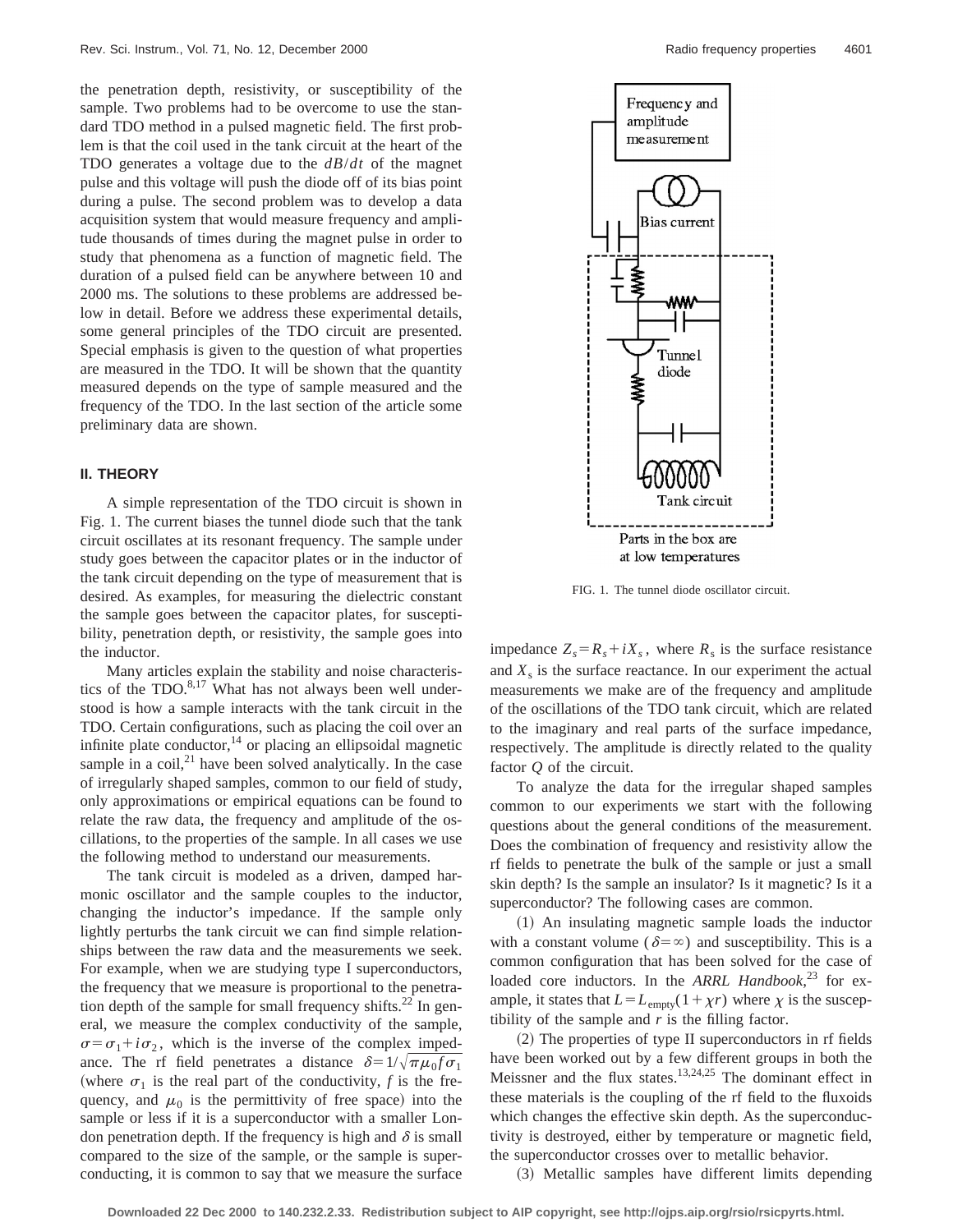

FIG. 2. A double coil will cancel the voltage created by a changing global magnetic field: (a) the configuration we used for these experiments; (b) a spiral that could be lithographed for almost perfect compensation.

upon the relationship of their size and skin depth, although in all cases their response is dominated by the effective diamagnetism of their conduction electrons (eddy currents) and the effective volume as  $\delta$  changes. Even if  $\delta$  is larger than the sample, the effective diamagnetism will cause the TDO frequency to shift as a function of the resistivity making the TDO good for measuring resistivity,  $26,27$  but poor for measuring the smaller signal coming from the magnetic properties of conductors. A calculation relating to these effects is done at the end of this article.

# **III. APPARATUS**

The solutions to the two problems mentioned in Sec. I are the main innovations described in this article. The problem most intrinsic to using the TDO in a pulsed magnetic field is suppressing the induced voltages generated by the *dB*/*dt* of the pulsed magnetic field that destabilize the circuit. In particular, the inductor of the TDO tank circuit creates a large voltage during the pulse that pulls the TDO frequency by moving the tunnel diode bias point, or sometimes quenches the oscillations by pushing the diode out of its negative resistance region completely. Although one could design an active bias circuit that might solve this problem, the solution we have implemented is to use double counter wound pick up coils. In its simplest form we used the configuration in Fig.  $2(a)$ . The coils are far enough apart that they do not couple well enough to cancel each other's inductance, but the global field of the pulse magnet will induce equal and opposite voltages on each coil. The sample, however, only affects one coil. The result is that the filling factor of the sample is halved, the inductance is double that of a single coil, and the induced voltage on the double coils from the global  $dB/dt$  is zero. With other configurations, such as





FIG. 3. The frequency–amplitude discriminator we developed for our measurements.

powder samples or large platelet samples, the filling factor can remain high because both coils can be used.

This modification of the original design, which had a single inductor, successfully reduced the induced voltage enough to use the TDO in a pulsed field. Better options exist for making matched coils, and in our next set of experiments we plan to use flat coils in a spiral configuration as shown in Fig.  $2(b)$ . The advantage of this setup is that the coils can be made with a lithographic process that will insure almost perfect compensation. As the compensation gets better, the background frequency shift gets smaller, the noise level drops, and the signal becomes easier to separate from the background. In addition, Gevorgyan *et al.*<sup>11</sup> found that the sensitivity is greatly enhanced if flat coils are used to measure platelet samples.

The second problem we needed to address was how to measure the frequency and amplitude of the oscillations at rates up to or exceeding  $10<sup>5</sup>$  samples/s. Two solutions to this problem were pursued. For general use we wanted to make an analog discriminator that could provide us with two voltages that were proportional to the frequency and amplitude. Second, we wanted to use a fast digitizer to record the oscillations directly. The raw oscillations could then be analyzed using software at a later time to find the amplitude and frequency as a function of time.

The method we chose for designing the analog discriminator came from a suggestion by Gil Clark (UCLA) and is shown in Fig. 3. The principle is to split the signal into two parts and create a linear frequency dependent phase shift on one of the two signals. In our setup, one part goes into the input channel of a lock-in amplifier. The other part goes through a band pass filter tuned near the mixed down TDO frequency and with a bandwidth comparable to the total change we expect in the TDO frequency. This signal goes into the reference channel of the lock-in. From the *x* and *y* outputs of the lock-in we can determine the amplitude and phase of the relationship of the two signals. The frequency is proportional to the phase and can be calibrated beforehand with a test signal. Therefore, if we record the *x* and *y* outputs we can translate them into amplitude and frequency.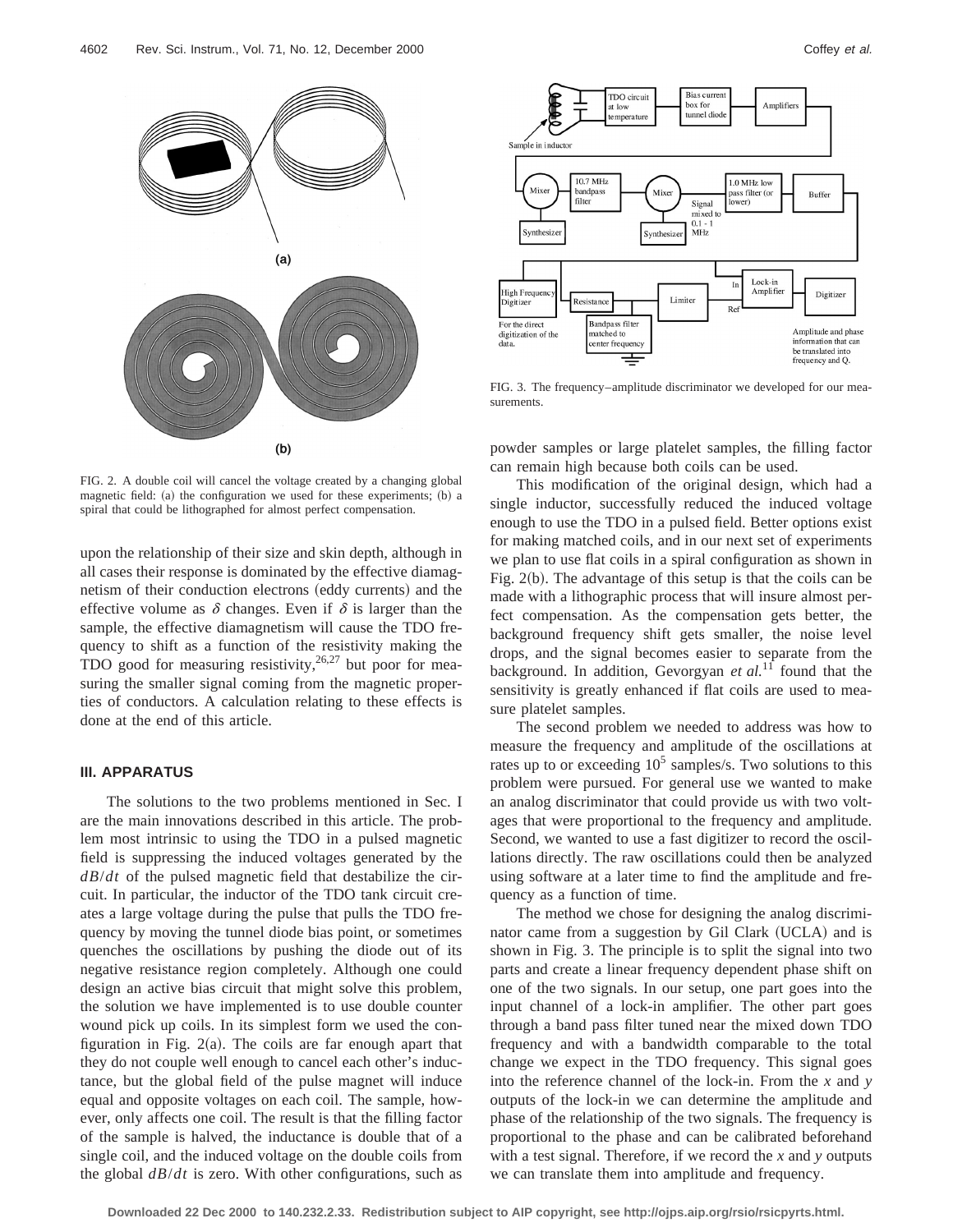

FIG. 4. An example of a calibration plot. To create this we programmed a frequency synthesizer to sweep through a particular frequency range, and fed that signal into our discriminator.

This type of discriminator may sound involved, but it is simpler to use than a phase locked loop and it gives amplitude information that is missing from a phase locked loop circuit. For our experiments the band pass filter had a center frequency of 500 kHz and an adjustable *Q* between 5 and 50, very reasonable values to attain with standard passive electrical components. In this system we also needed to fix the amplitude of the reference channel signal because the lock-in amplifier did not have a limiter on its input. To hold this amplitude fixed we ran the phase shifted signal through a comparator to make a square wave out of it, and then through a low pass filter to get rid of some of the higher harmonics of the fundamental. (In later systems we found this last low pass filter to be unnecessary.) Although these operations could introduce more phase shifts into the signal, the system was calibrated once it was all assembled and any additional phase shifts would have been included in our calibrations. As an example, the phase-frequency calibration for our first experiments is shown in Fig. 4.

# **IV. EXPERIMENTS**

Before we do any experiments with the TDO in pulsed magnetic fields or dc fields it is necessary to do an empty cell calibration. The background signal is often  $\sim$  70 kHz from 0 to 15 T in any of our systems, pulsed or dc. We have not traced the exact origin of the background, however we do know that some of it comes from the magnetoresistance of the coil in the tank circuit. In addition, the circuit may be affected by a Kovar (a magnetic material) coating on the tunnel diode and the magnetoresistance of the bias resistors. We place the circuit containing the diode and the bias resistors well outside the magnet center to minimize these field induced effects. Depending on the filling factor of our samples and the effects we are measuring, our change in frequency due to the sample can range from 1 kHz to 1 MHz. Therefore, it is usually important to subtract the background carefully.

In later experiments we plan to isolate the source of the background, and redesign the circuit to reduce the problem. As an example, we have recently found a source of diodes that do not have Kovar on them and will be testing them soon. Another solution to this problem is to use two TDOs and use one to measure the background at all times. $^{11}$ 

Our first experiments were run in the 60 T long pulse magnet at the National High Magnetic Field Laboratory (NHMFL) in Los Alamos.<sup>28,29</sup> The total pulse length was 2.3 s and the largest *dB*/*dt* was 380 T/s between 40 and 60 T. This is a unique pulsed field facility and was chosen because of its relatively small *dB*/*dt* given the size of the fields. We also ran similar experiments in the short pulse facility  $(dB/dt=4000 \text{ T/s})$ . The TDO worked in this environment on the slower down sweeps, and recent improvements in our coils have shown good results in our own 42 T pulsed magnets (which have a maximum  $dB/dt = 2500$  T/s).

To reduce eddy currents and heating in the tunnel diode circuit everything in the circuit but the coil is placed above the center of the magnetic field. In the Los Alamos system the tunnel diode was 0.42 m above center field. The large size of the long pulse magnets or a standard high field dc magnets results in a reduction of the fields and *dB*/*dts* at the diode circuit to 1/6 of the value at field center. In the short pulsed fields the height of tunnel diode reduces the fields and the *dB*/*dt* at the tunnel diode by a factor of 25 or more. In all cases the temperature of the diode circuit is the same as the <sup>4</sup>He bath. Thus, the temperature of the tunnel diode is the same as the sample from 4.2 down to 1.6 K, and remains at 1.6 K for lower sample temperatures. The diodes have a greater negative resistance as the temperature is lowered,  $16$ but this resistance hardly changes between 77 and 4.2 K. Based on the above conditions we have not seen any effects of eddy current heating of the tunnel diode in any of our experiments. In one case we used the TDO circuit successfully in a dilution refrigerator down to 35 mK, but only in a dc magnetic field.<sup>5</sup>

# **V. DATA**

In our first experiment we investigated the superconducting transition in the organic superconductor  $\kappa$ - $(ET)$ <sub>2</sub>Cu(NCS)<sub>2</sub>. The sample was placed in one of two coils that were 2.3 mm in diameter and oscillated at 52 MHz. The filling factor was  $\sim$  0.6. At zero field the frequency noise was less than  $\pm 6$  Hz over a 60 s period. Given the conductivity of the sample,<sup>30</sup>  $3.8 \times 10^5$   $\Omega^{-1}$  m<sup>-1</sup>, we calculate the skin depth just above the superconducting transition at 10.5 K to be  $1.4 \times 10^{-4}$  m and getting larger at higher temperatures as the resistivity becomes greater. Thus, the rf penetration is on the order of the size of the sample or larger.

The superconducting transition is clearly visible in Fig. 5 with the background (discussed above) subtracted. For those who are familiar with this material, these data were taken with the conducting planes almost parallel with the applied magnetic field. Note that the critical field is much higher than the perpendicular value ( $\sim$  4 T as seen in Fig. 6), but not quite as high as it should be when the sample is exactly parallel to the field. Unfortunately, we could not align the sample carefully due to the lack of time during our run. The inset of Fig. 5 shows the raw data with data taken from previous work $31$  on another organic superconductor in a similar orientation in a dc field. Although the scales are dif-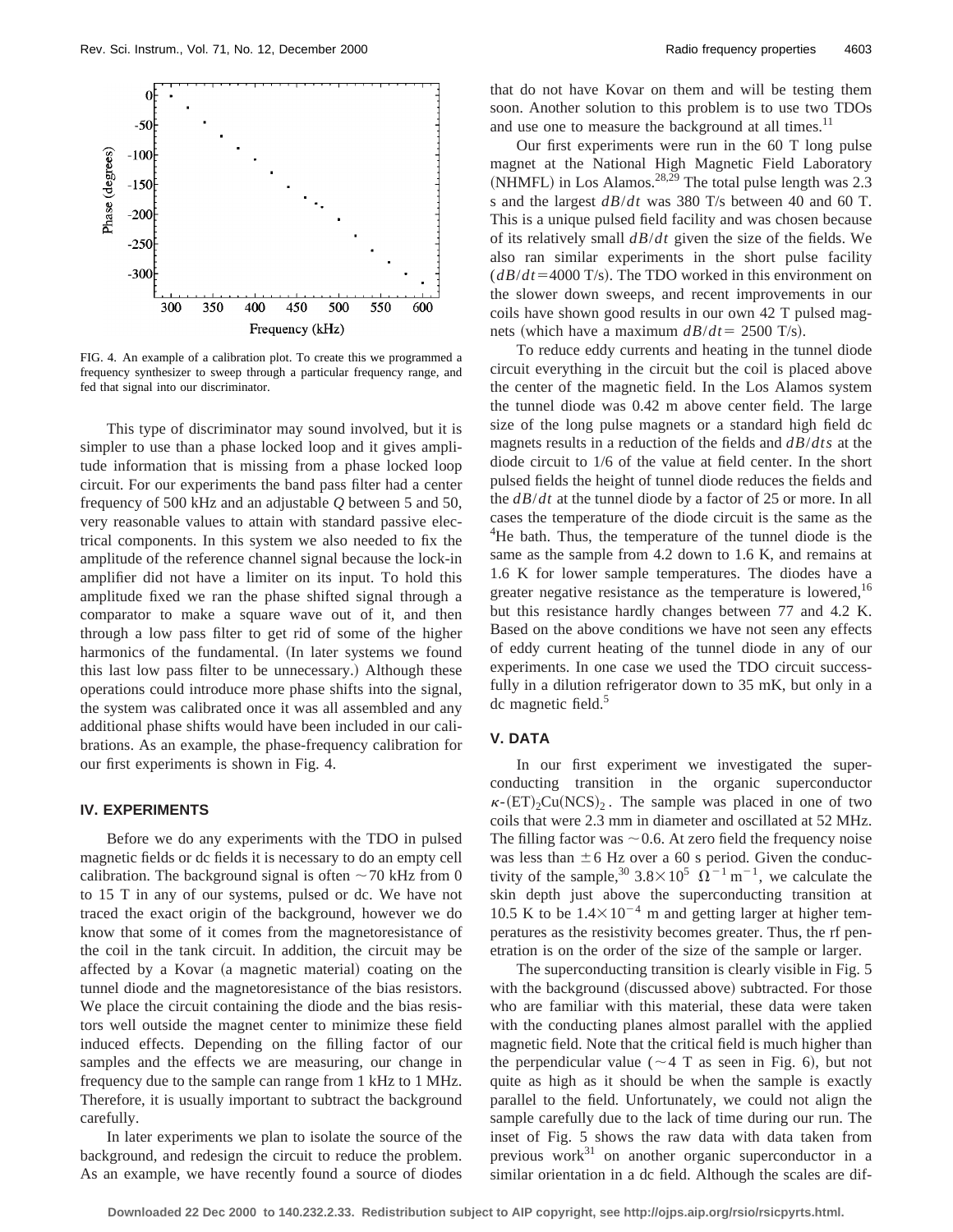

FIG. 5. The superconducting transition of  $\kappa$ -(ET)<sub>2</sub> Cu(NCS)<sub>2</sub> with the field almost parallel to the conducting planes. The inset shows the data with the background along with previous data from another superconductor taken in a dc applied magnetic field. The small jump in the data at low fields is from the superconducting transition in lead-tin solder on our coil leads. In later experiments we used silver epoxy to attach the coil and this glitch goes away.

ferent, the qualitative features of the two sets of data are very similar, showing that the experiment we are doing in pulsed fields is the same as the experiments we have been doing in dc fields. This similarity is one of the most important points of this article. We have shown that we can do comparable TDO experiments in dc or pulsed fields.

In our second experiment we measured the SdH effect in  $\kappa$ -(ET)<sub>2</sub>Cu(NCS)<sub>2</sub> and saw both the closed  $\alpha$  and the breakdown or  $\beta$  orbit. The difference between the superconducting studies mentioned above and this experiment is simply that in this experiment the orientation of the conducting planes in the sample is perpendicular to the magnetic field, which is ideal for the SdH oscillations. Note that you can still see the superconducting transition at about 4 T in Fig. 6. Two sets of data are shown in this figure. One set was taken by the analog discriminator method and goes up to 28 T. Above this field the frequency was well beyond the bandpass



FIG. 7. Quantum oscillations in the organic conductor  $\kappa$ -(ET)<sub>2</sub> Cu(NCS)<sub>2</sub> with the smooth nonoscillatory behavior divided out.

of our analog detector and the data were invalid. The brute force digital data is valid to full field, but we did not have enough memory to record the entire pulse, so the digital data are missing the signal below 20 T. Plotting the data together shows the full pulse, and the good overlap between the two data acquisition methods near the middle of the field range shows that the two methods are consistent. This figure proves that our data acquisition, particularly our new discriminator, is working accurately.

The oscillations in the frequency of the TDO signal well above the superconducting transition are proportional to resistance and are attributed to the SdH effect as we will prove below. These oscillations can be seen clearly by dividing the raw signal by the average nonoscillating signal as shown in Fig. 7. In Fig. 8 the fast Fourier transform  $(FFT)$  of the oscillations shows the fundamental  $\alpha$  frequency, the  $\beta$  frequency, and  $\beta + \alpha$  and  $\beta - \alpha$  frequencies. The origin of the lower frequency oscillations, the  $\alpha$  frequency, is a closed orbit on the Fermi surface. At higher fields tunneling occurs from the closed part of the Fermi surface to an open part resulting in the magnetic breakdown orbit  $\beta$ . All the fre-



FIG. 6. The full field sweep of the resistance of  $\kappa$ -(ET)<sub>2</sub> Cu(NCS)<sub>2</sub>. The lower field part is from the analog discriminator and the upper field part comes from the brute force digital method. Around 24 T the methods overlap, and the agreement is good.



FIG. 8. The FFT of the oscillations in the previous figure. The higher frequencies are the result of electrons tunneling to create a breakdown orbit that covers most of the Fermi surface.

**Downloaded 22 Dec 2000 to 140.232.2.33. Redistribution subject to AIP copyright, see http://ojps.aip.org/rsio/rsicpyrts.html.**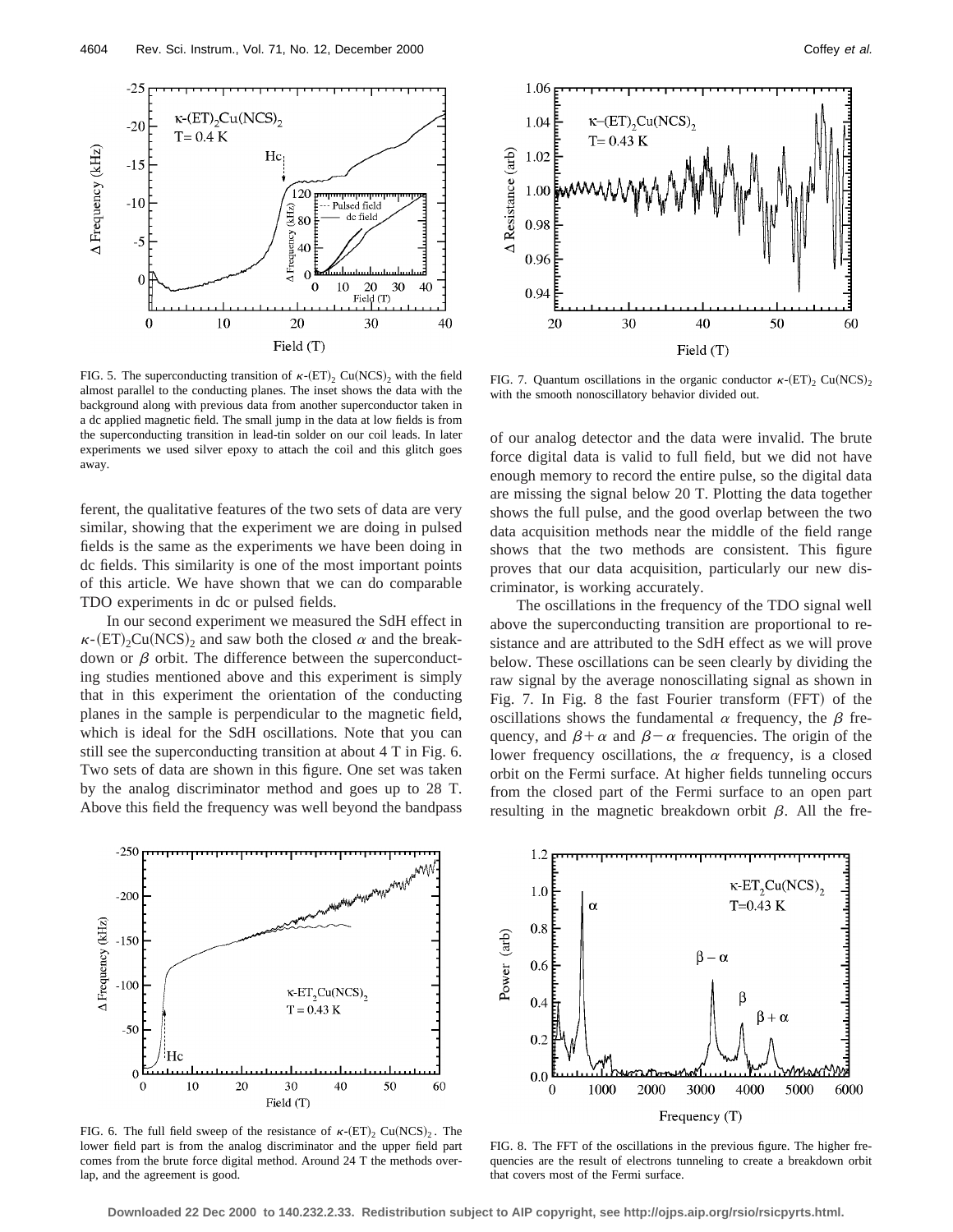quencies we determine are consistent with earlier work. A number of recent articles have addressed the relative amplitudes of the  $\beta$  orbit oscillations and its side bands experimentally and theoretically,  $32,33$  however, there is no consensus on these amplitudes.

One of the anomalies we found was that the amplitude of the  $\beta$  frequencies normalized by that of the  $\alpha$  orbit from our measurements is higher than in most other SdH measurements using traditional four lead techniques.  $Hill<sup>34</sup>$  saw results similar to ours measuring the SdH effect in a 46.3 GHz cavity. We believe  $\beta$  frequencies could be enhanced for one of two reasons. First, in a microwave cavity or in our coils, the currents in the sample are driven by an oscillating magnetic field and not contacts on the surface of the sample. It is possible that the magnetically driven currents tend to be more confined to the conducting  $(a - b)$  planes than currents coming through leads, resulting in cleaner magnetic breakdown. The second possibility is that stresses due to the leads cause local defects that interfere with the larger breakdown orbits.35 When similar measurements are made with the TDO method, the samples have no leads and less stress. A fuller discussion of these phenomena will be published in an upcoming article.

It is clear that high quality quantum oscillations can be measured with the TDO technique in pulsed fields. We now argue that we are measuring oscillations in resistivity, the SdH effect, and not susceptibility [the de Haas–van Alphen effect  $(dHvA)$ ]. We support this claim first with evidence that we see the same quantum oscillations in the amplitude and frequency of our TDO, and the amplitude is a measure of the *Q* of the circuit which is inversely proportional to the resistivity. And second, because we can estimate the size of the dHvA effect and calculate the resulting amplitude of the frequency oscillations. These predicted dHvA oscillations are much smaller than the signal we measure, suggesting that we are measuring the SdH effect. The calculation is below.

When a magnetic material is placed inside an inductor, the magnetic field inside the inductor is increased by a factor equal to the susceptibility as shown by the equation

 $B = \mu_0 H(1 + \chi r),$ 

consistent with case  $(1)$  in Sec. II. Because the inductance of a coil is proportional to the strength of the magnetic field contained in the coil, the inductance is changed by the same factor  $(1 + \chi r)$ . We can estimate the size of the dHvA effect by using a result from Shoenberg,<sup>36</sup> which shows that the oscillatory part of the susceptibility  $\tilde{\chi} = 10^{-5}$  or the measurements of the Naughton group<sup>37</sup> in an organic conductor which give  $\tilde{M} = 200$  A/m at 17 T. The Naughton results translate to a  $\tilde{\chi}$ =1.5×10<sup>-5</sup> and are consistent with the Shoenberg result, so we will use the Naughton result for our calculation. For the experiment above  $f_0 = 54$  MHz and *r*  $=0.6$ . The amplitude of the oscillations in the frequency of the tank circuit due to the dHvA effect can be calculated from the formula

based on the familiar equation  $\omega_r = 1/(LC)^{1/2}$ .

Using the numbers above  $\Delta f = 243$  Hz and the real magnitude is probably smaller because the dHvA effect measured by Naughton was in a compound that has particularly large amplitude oscillations.<sup>38</sup> The amplitude of the oscillations we measured, at the same field, were at least an order of magnitude greater than this estimate of the dHvA effect, so we attribute the frequency oscillations to eddy currents induced in the sample, which have magnitudes that are proportional to the changes in the resistivity of the sample. Also, the magnitude of the oscillations are consistent with calculations of eddy currents induced by a TDO in infinite plane conductors.14 This shows that the oscillations we measure are a result of the SdH effect. Given the range of the absolute values of the resistivity of the organic samples that we study, the SdH effect will always dominate over the dHvA effect in TDO measurements.

#### **VI. DISCUSSION**

We have demonstrated a contactless method for measuring many conductive, magnetic, and penetration depth properties of materials at very high magnetic fields by using a tunnel diode oscillator in a pulsed magnetic field. Many improvements will enhance this TDO method in the future. We have already used a rotating platform successfully for the experiments described in this article. Different lead configurations, such as the strip line used in explosive magnetic field experiments,39 will reduce the pickup of noise and the *dB*/*dt* of the magnet pulse increasing the signal to noise ratio. One disadvantage of the double coil method is that the coil tapping suggested by Van Degrift<sup>16</sup> is difficult because four matched coils are needed. But, just as with the two coils, lithographic processes will make it easy to match any number of coils. We plan to test many of these improvements in the near future.

### **ACKNOWLEDGMENTS**

The authors acknowledge R. Markiewicz for helpful discussions. They thank the NHMFL and the staff at Los Alamos, in particular M. Pacheco for support of these experiments. They appreciate the help of their instrument maker J. Norton for his skill constructing some of the apparatus. They also acknowledge support from the NSF and the PRF for these experiments.

 ${}^{4}$ C. Boghosian, H. Meyer, and J. E. Rives, Phys. Rev.  $146$ ,  $110$  (1966).

 $^{9}$  R. B. Clover and W. P. Wolf, Rev. Sci. Instrum. 41, 617 (1970).

$$
\frac{\Delta f}{f_0} = \frac{1}{2} \chi r,
$$

<sup>1</sup>F. Herlach and N. Miura, in *Strong and Ultrastrong Magnetic Fields*, edited by F. Herlach (Springer, Berlin, 1985), Vol. 57, p. 247.

<sup>2</sup>M. van der Burgt, P. Thoen, F. Herlach, F. M. Peeters, J. J. Harris, and C. T. Foxon, Physica B 177, 409 (1992).

<sup>&</sup>lt;sup>3</sup>T. Sakakibara, T. Goto, and N. Miura, Rev. Sci. Instrum. 60, 444 (1989).

<sup>5</sup>C. C. Agosta, S. Ivanov, Z. Bayindir, T. Coffey, N. D. Kushch, E. B. Yagubskii, T. Burgin, and L. K. Montgomery, Synth. Met. **103**, 1795  $(1999)$ .

<sup>6</sup>G. J. Athas, J. S. Brooks, S. J. Klepper, S. Uji, and M. Tokumoto, Rev. Sci. Instrum. **64**, 3248 (1993).

<sup>7</sup> J. G. Brisson, J. C. Mester, and I. F. Silvera, Phys. Rev. B **44**, 12453  $(1991).$ 

<sup>8</sup>A. Carrington, R. W. Giannetta, J. T. Kim, and J. Giapintzakis, Phys. Rev. B 59, 14173 (1999).